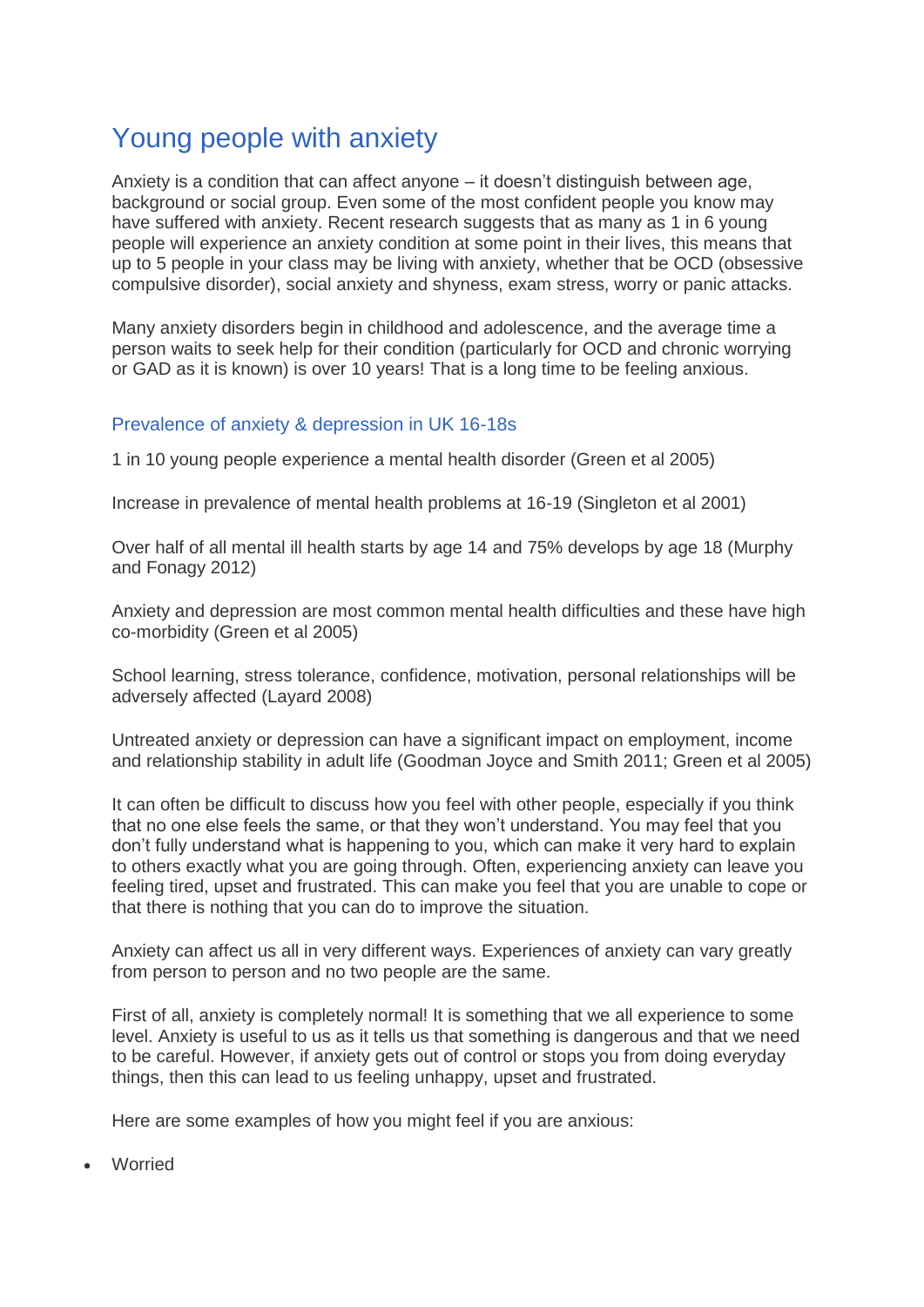- Upset
- Feeling sick
- Feeling shaky/dizzy
- Feeling like you might faint/pass out
- Thinking unpleasant thoughts
- Thinking that you might "go crazy"

When anxiety gets really strong, you might experience what we call a "panic attack". This is when your body is getting ready to fight, freeze or to run away from the situation that we are viewing as dangerous. This is known as the fight, flight or freeze response. Again, it can be quite scary to experience, although we know that it will not hurt you.

One of the ways to reduce the anxiety that you are feeling is to understand it better. By understanding how anxiety works, you can then understand why you feel that way and it will help you to break the vicious circle of anxiety that just makes things worse. The picture below can help to explain what happens when we get anxious.



The *"fear of the fear"* often makes us feel worse as we are literally on edge waiting for bad feelings to happen; we stop doing things that we link with the negative (bad) feelings or thoughts. This is called avoidance. The more that we avoid the thing that we link with feeling bad, the more we think of it as being dangerous.

This means that the next time we have to face the situation or event, our body tells us that it is dangerous and the fight, flight or freeze response kicks in. We feel that we either need to run away from the "dangerous" thing, fight it or we feel that our body is frozen to the spot.

Either way, our body is not happy when we feel all of these horrible feelings and think horrible things. By understanding why we feel this way, we can then take away the "scared" feeling because we know that it is just our body reacting to something that it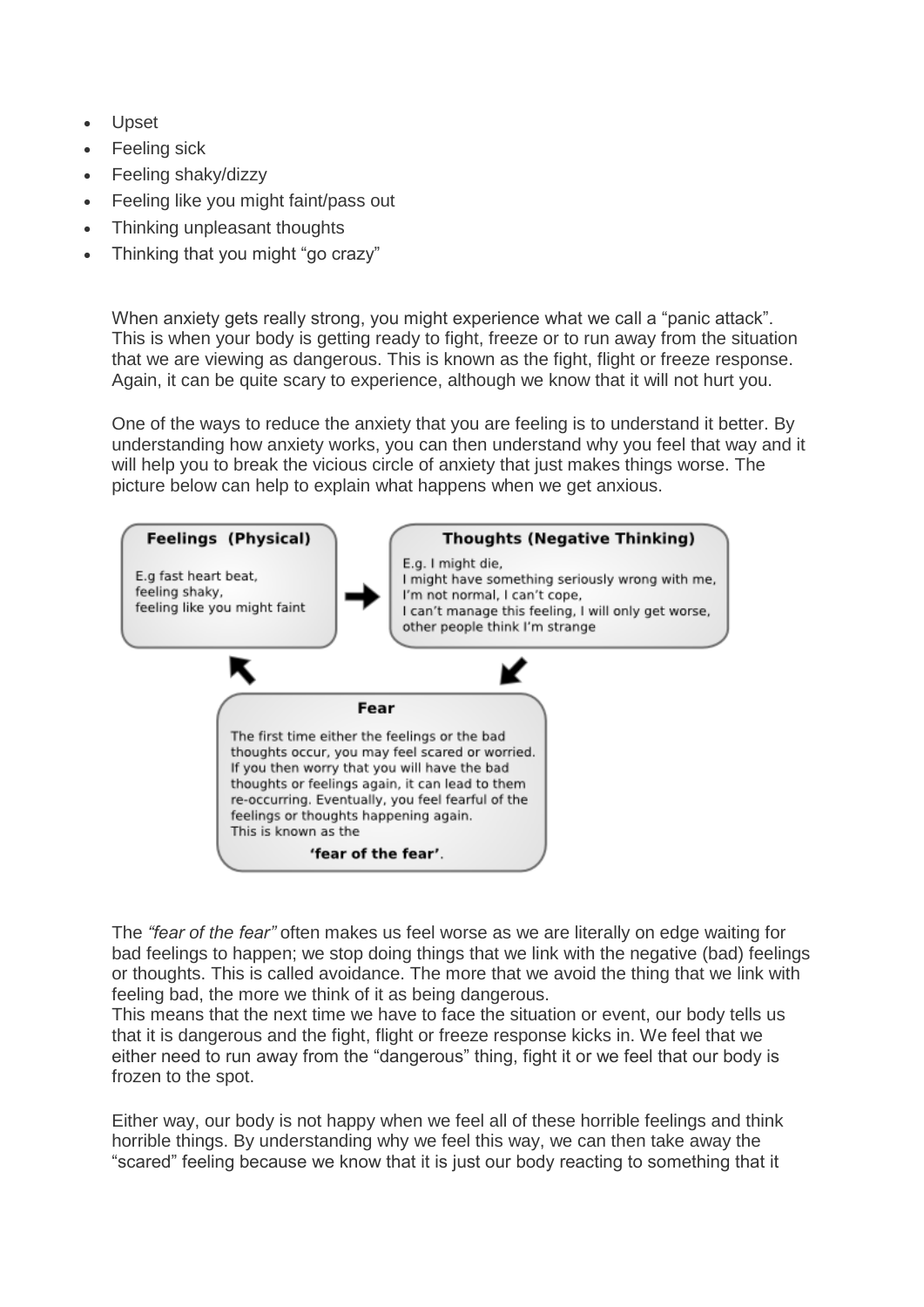thinks is scary, even though it is actually harmless. No-one ever died from having anxiety!

### Children and Anxiety fact sheet

[DOWNLOAD THE FACTSHEET](https://www.anxietyuk.org.uk/products/children-and-anxiety-fact-sheet-instant-download/)

# Anxiety Information Video

#### Statistics on anxiety

- 1. 13.3% of 16 19 year olds and 15.8% of  $20 24$  year olds have suffered from anxiety (neurotic episode)
- 2. 1.7% of 16 19 year olds and 2.2% of 20 -24 year olds have suffered from a depressive episode
- 3. 0.9% of  $16 19$  year olds and  $1.9\%$  of  $20 24$  year olds have suffered from obsessive compulsive disorder.

There are many different types of anxiety; you may find that you experience any one of the following conditions, or all of them together! Nobody's experience of anxiety is the same as the next person's. Don't worry if you think that what you are feeling isn't exactly the same as what is described, there are many more types of anxiety and you can be certain that other people are feeling the same way.

Here are a few different types of anxiety that you may feel:



#### Exam Stress/Anxiety

Everyone feels stressed during exams. This usually means that you feel tired, under pressure, confused, worried that you won't do well… [more](https://www.anxietyuk.org.uk/get-help/anxiety-information/young-people-and-anxiety/exam-stressanxiety/)



Separation Anxiety

Separation anxiety is a termused to explain a feeling of anxiety or stress when you are away from your parents/family/guardians… [more](https://www.anxietyuk.org.uk/our-services/anxiety-information/young-people-and-anxiety/separation-anxiety/)



Chronic worrying or GAD

This is the feeling of being anxious about almost everything and anything… [more](https://www.anxietyuk.org.uk/get-help/anxiety-information/anxiety-disorders/gad/)



#### Selective Mutism (SM)

This is when you cannot speak in certain places such as school or when you have to meet people that you don't know… [more](https://www.anxietyuk.org.uk/get-help/anxiety-information/young-people-and-anxiety/selective-mutism/)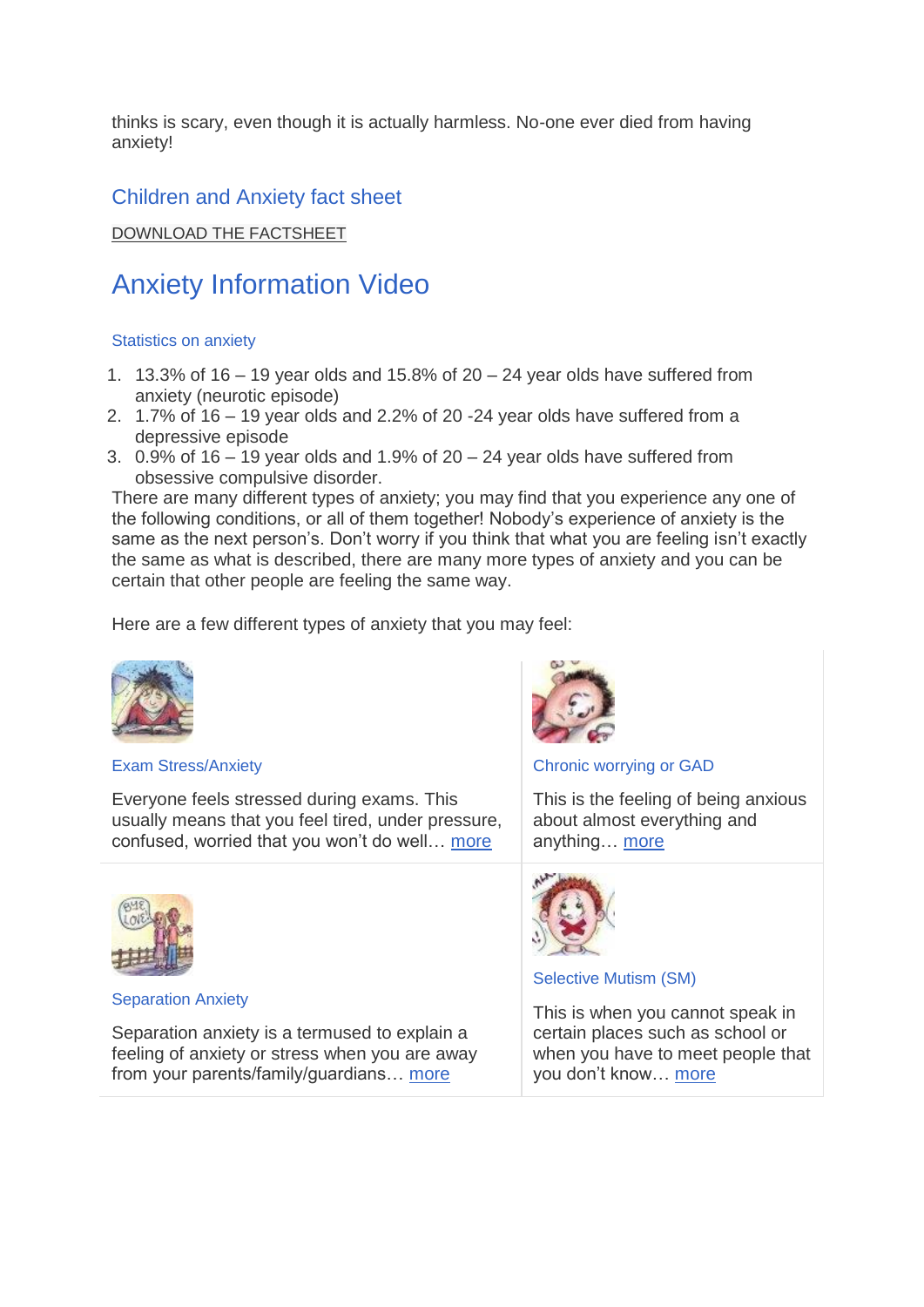

Specific Phobias

Social Phobia

One of the most common ways that young people experience anxiety is through a specific phobia… [more](https://www.anxietyuk.org.uk/get-help/anxiety-information/young-people-and-anxiety/specific-phobias/)

People who are affected by social phobia may worry about entering into social situations and what people may think of them…. [more](https://www.anxietyuk.org.uk/our-services/anxiety-information/young-people-and-anxiety/social-phobia/)

# Getting Help

The good news is that anxiety is treatable! This means that there are things that can be done to reduce feelings of anxiety. The first step is to speak to someone that you trust about how you are feeling. This could be a teacher, a parent, a relative or another adult that you trust. Talking to someone will reduce the pressure of anxiety and stress, it may also help you to realise that you are not alone in how you are feeling.

### Talking to others

Often, because the anxious feelings and thoughts are so bad, we don't want to tell anyone how we feel as we believe that they might not understand or they might laugh at us. However, this is the best way to get help to change how you feel. By looking at this page, you are already aware that you are not happy with how things are. Talking to someone about how you feel can help.



- Choose someone that you trust for example, a parent/family member/teacher etc.
- Tell them how you have been feeling and try to give them an example so that they understand clearly.
- If you are finding it hard to talk about this, try writing them a letter or showing them this page.
- Remember: It is OK to be upset and it is OK to ask for help Once you have spoken to someone, they will be able to get help for you.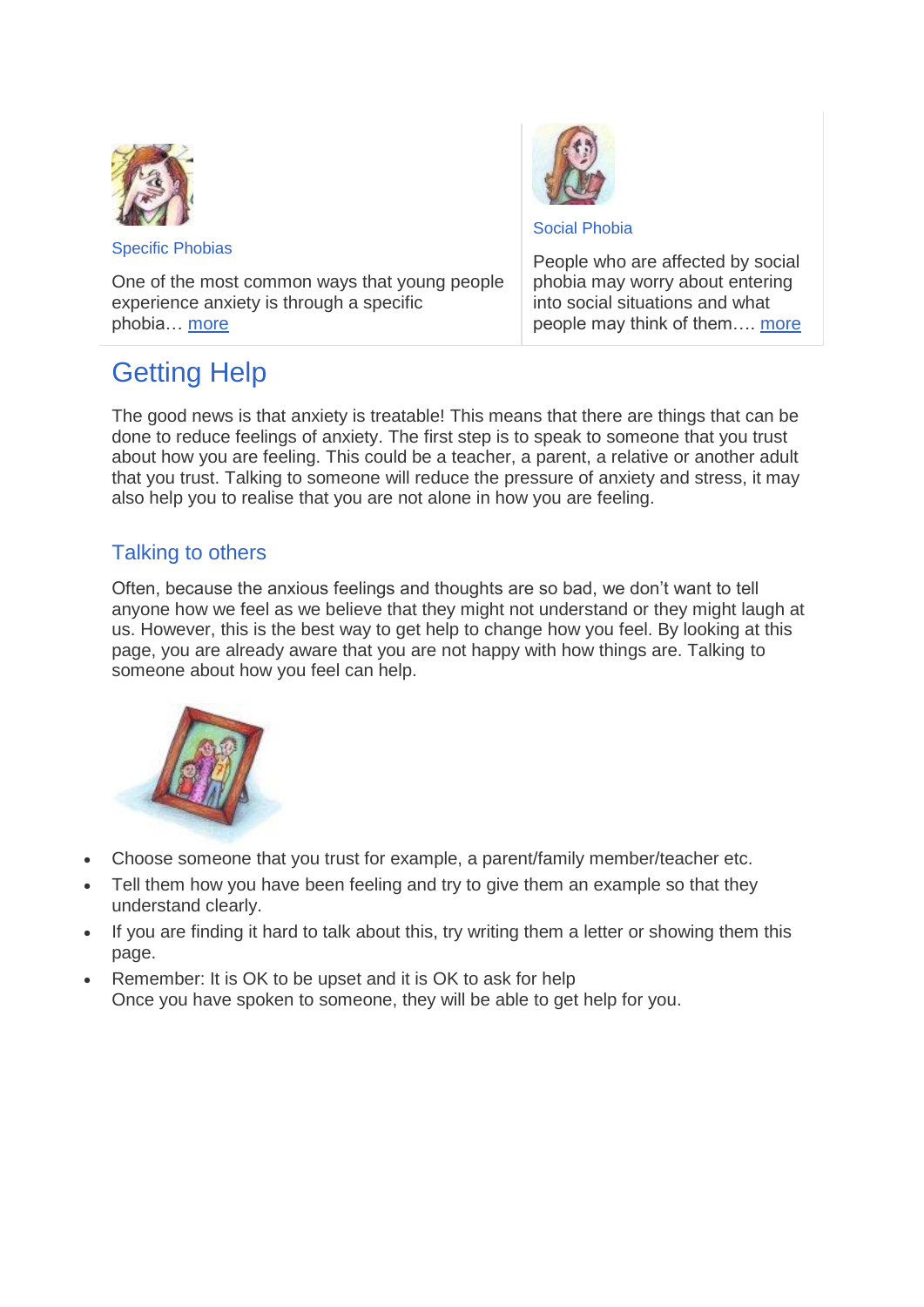

You can also call Anxiety UK infoline number: 03444 775 774 to talk to someone in complete confidence between 9.30 and 5.30, Monday to Friday.

### Email information service

Many people want support to help them decide what information they need to manage their anxiety. If you are affected by an anxiety condition and want to email us for information or to point you in the best direction to get some help, please email us on [support@anxietyuk.org.uk.](mailto:support@anxietyuk.org.uk) The service is free and we will not tell anyone about the information that you put into the email. This service is not a counselling service but we can point you in the direction of further help and support. Don't be worried about anything that you write in the email – all of the volunteers who answer the emails are trained to deal with anxiety and also have personal experience themselves so they understand how anxiety feels feeling.

### **Professionals**

Sometimes, although we are trying to reduce our anxiety by undertaking certain activities on our own initiative, this might not be enough to help us cope with the anxiety and we may need to gain the help of a professional. A professional is someone who can discuss how you are feeling and help you to put things into place to make it better. All of the professionals you may encounter have to make sure that they keep all of the information that you tell them private so don't worry about anyone finding out.

The following professionals are ones which you may come into contact with:

### **Counsellors**

A counsellor is someone who you are able to talk to about how you are feeling with your anxiety. They will provide you with a safe place to talk about your experiences. Most counsellors will help you to look at where these feelings have come from and why you may be feeling that way. Going to see a counsellor does not mean that you are "mad" or that you will "go crazy"! Lots of people see counsellors to help them with all sorts of problems. Friends finding out that you are seeing a counsellor is often a very big worry for many young people. What will they say? Will they think that I am weird? Will they tease me? Will they understand?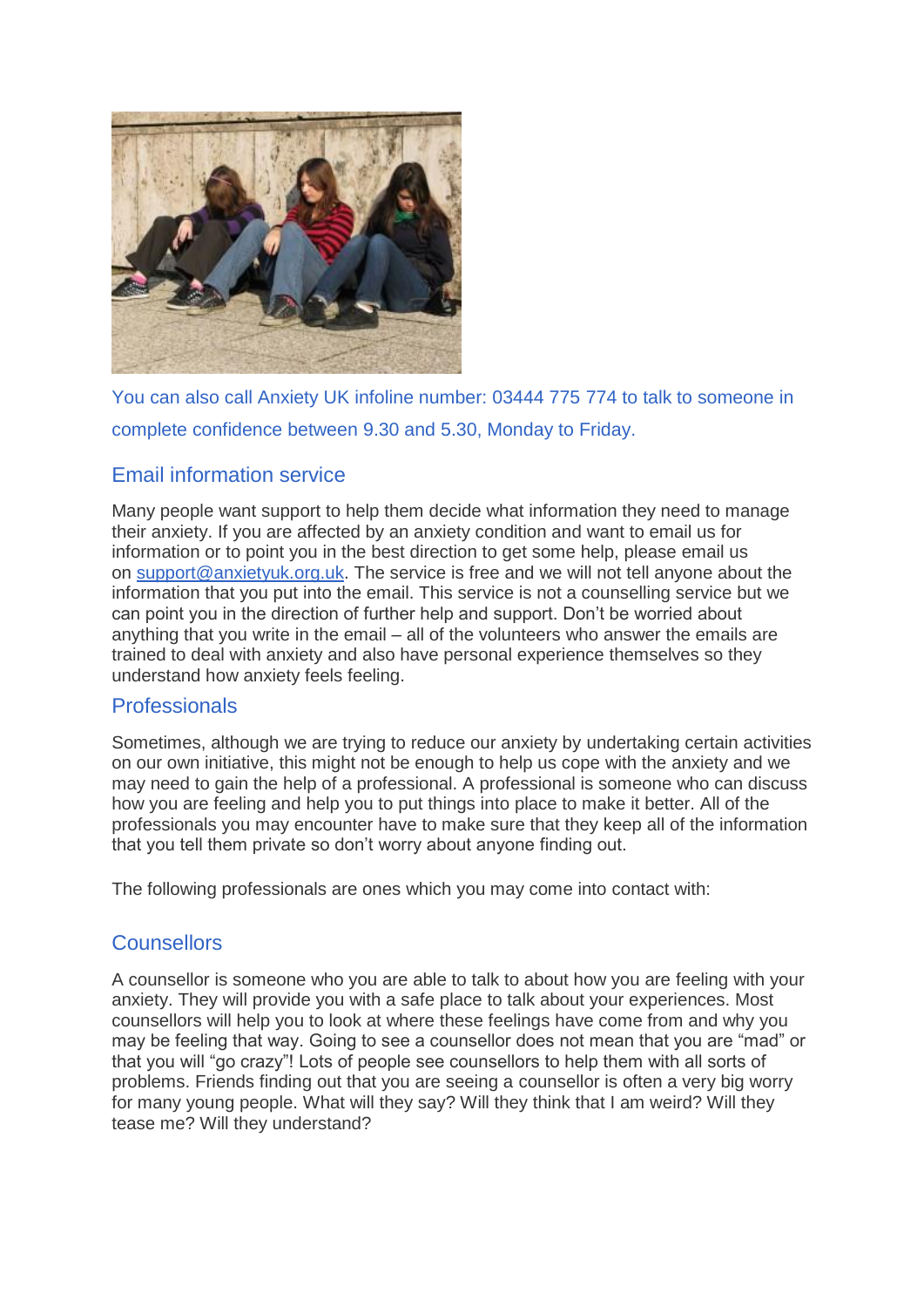The best thing about seeing a counsellor is that it is completely confidential. This means that the counsellor is not allowed to talk about what you say to them to anyone. Therefore, the only person who can tell the people at school that you are seeing a counsellor is you.

### Cognitive Behaviour Therapists (CBT)

This sounds like a very complicated therapy but actually it is very simple! "Cognitive" just means our thoughts and the things that we are thinking, whereas "Behaviour" means exactly what it says on the tin; it is the acts that we carry out and the things that we do. This type of therapist will look at how you are feeling in the "here and now" and how the problem can be managed more effectively. They will look at getting you to practice certain behaviours and thoughts to try to improve what you are feeling. Often the things that you are asked to practice are the opposite to what the anxiety wants you to do. This makes it a bit harder but it is like riding a bike- the more that you practice, the less you fall off!!

### Clinical Hypnotherapists

Hypnotherapy is not about getting you up on a stage where you will be made to do all sorts of silly things in front of an audience! It is completely different to stage hypnotism and clinical hypnotherapists will aim to make you feel relaxed and safe whist they use visualisation techniques (e.g. asking you to picture events going well and places that you feel safe) to improve your anxiety.

Remember: Anxiety is treatable and it doesn't have to keep making you feel unhappy. Things can change and you can control your stress and anxiety.

## Other Resources



Coping with an anxious or depressed child by Dr Sam Cartwright-Hatton This book has been written by Anxiety UK Patron and leading researcher on child anxiety, Dr Sam Cartwright-Hatton. It offers practical advice about managing your child's anxiety and includes worksheets, tips on the use of praise or consequences and how you can engage the school in helping your child. It is a great first read for parents who are struggling to manage their child's behaviour, and helps parents decide which treatment or therapist would provide the most help. You can purchase it from the Anxiety UK shop by clicking [here.](https://www.anxietyuk.org.uk/products/coping-with-an-anxious-or-depressed-child-by-dr-sam-cartwright-hatton/)

## Useful Websites